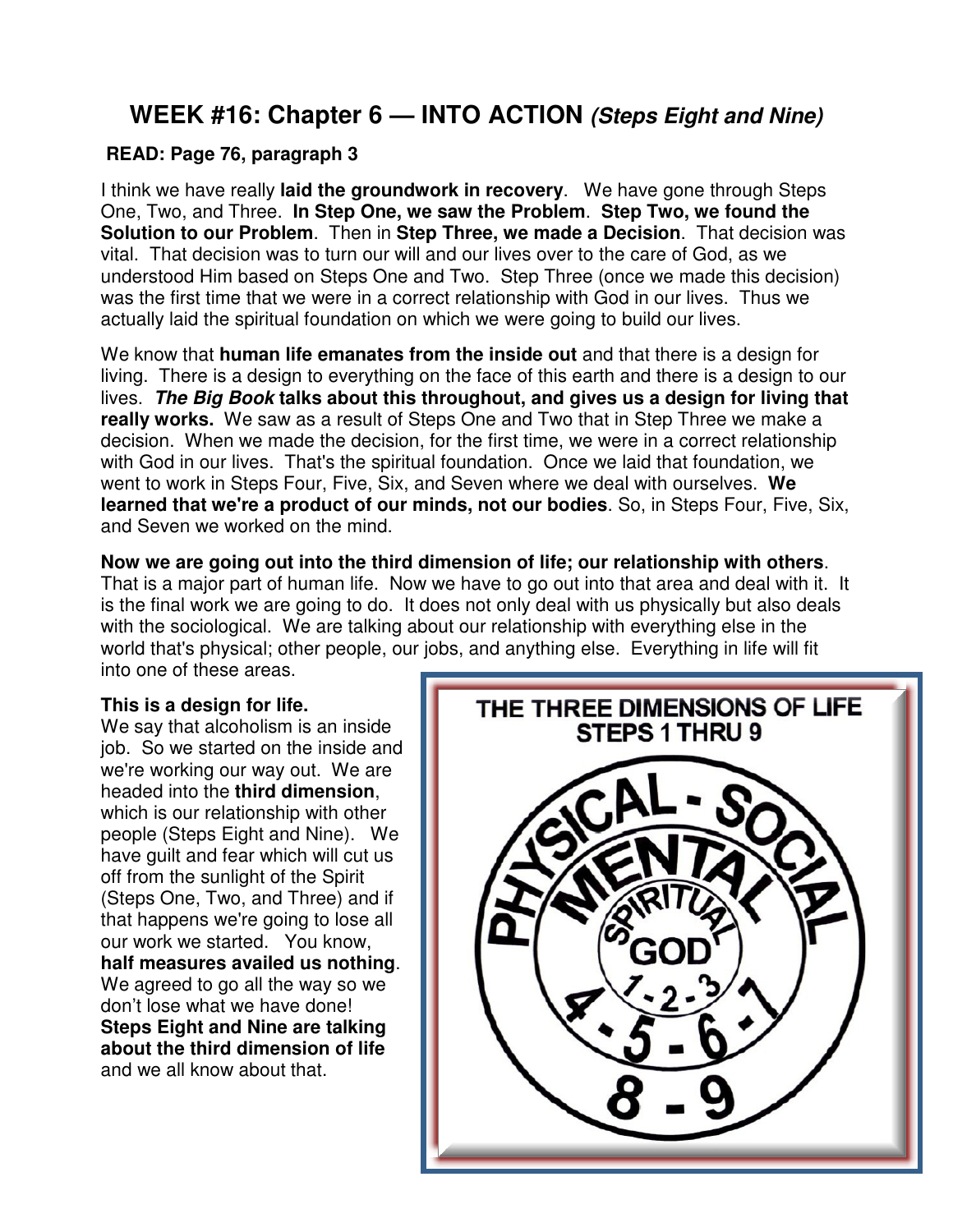In order for us to complete the job, and completely get rid of those things in our mind that block us from God's will, it's going to become necessary now to do something about that fear, guilt and remorse associated with the past.

### **READ: Page 76, paragraph 4 page 78, paragraph 1**

**There's no way I can become willing to make amends at all unless I have really worked a good Step Four, the way our book tells us to**. Even then, some people have harmed us as badly as we have harmed them and we say to ourselves, "By golly, they had it coming and I really don't think I owe them an amends." We're going to find a few like that and it's going to be very difficult even then for us to become willing to make amends to them all, so then I can't make amends to any of them, period. Step Eight will block us off entirely from Step Nine if we aren't really careful.

My sponsor didn't let this happen to me. He said, "Some of these people on these lists, you know them and they know you, and you love them and they love you, and you would like to get things straightened out with them right now, wouldn't you?" And I said, "Sure I would." My children were on there and my brother was on there, and my mother and my father and some of my friends. I wasn't sure about my wife, she was on there, but I didn't know about her. So he said, "I'll tell you what you ought to do." Why don't you get a separate sheet of paper and start a list and put **RIGHT NOW** on it. Those people on your amends list that you're willing to do something with them, right now, take their names off of there and put them on that **RIGHT NOW** column. Then there are some people on there that you know that you're going to make amends to sooner or later. You don't particularly care about it, but you know you're going to do it. Take their names off of there, put another column labeled **LATER** on the paper and put their names under it. There are only a few on there that you aren't sure about. You may or may not make amends to them. Take their names off of there and put them in a third column and just put there at the top, **MAYBE**. Now the only ones that are going to be left on there are those that you don't ever intend to make amends to. Take them off and put them in a fourth column and title that **NEVER**. Now what I'd like you to do is start making amends to the **RIGHT NOW's**. By the time you're through with that, you're ready to do some of the **LATER's**. Then you do your **LATER's** and then you might be ready to do some of the **MAYBE's**. Probably by the time you're through with the **MAYBE's**, you'll be ready to do some **NEVER's**. He led me right into this thing and did not allow me to use the fact that there were some I did not intend to make amends to anybody at all. If you have trouble in that area, you might try this. It really does work.

| <b>RIGHT NOW</b> | <b>LATER</b> | <b>MAYBE</b> | <b>NEVER</b> |
|------------------|--------------|--------------|--------------|
|                  |              |              |              |
|                  |              |              |              |
|                  |              |              |              |
|                  |              |              |              |
|                  |              |              |              |
|                  |              |              |              |
|                  |              |              |              |
|                  |              |              |              |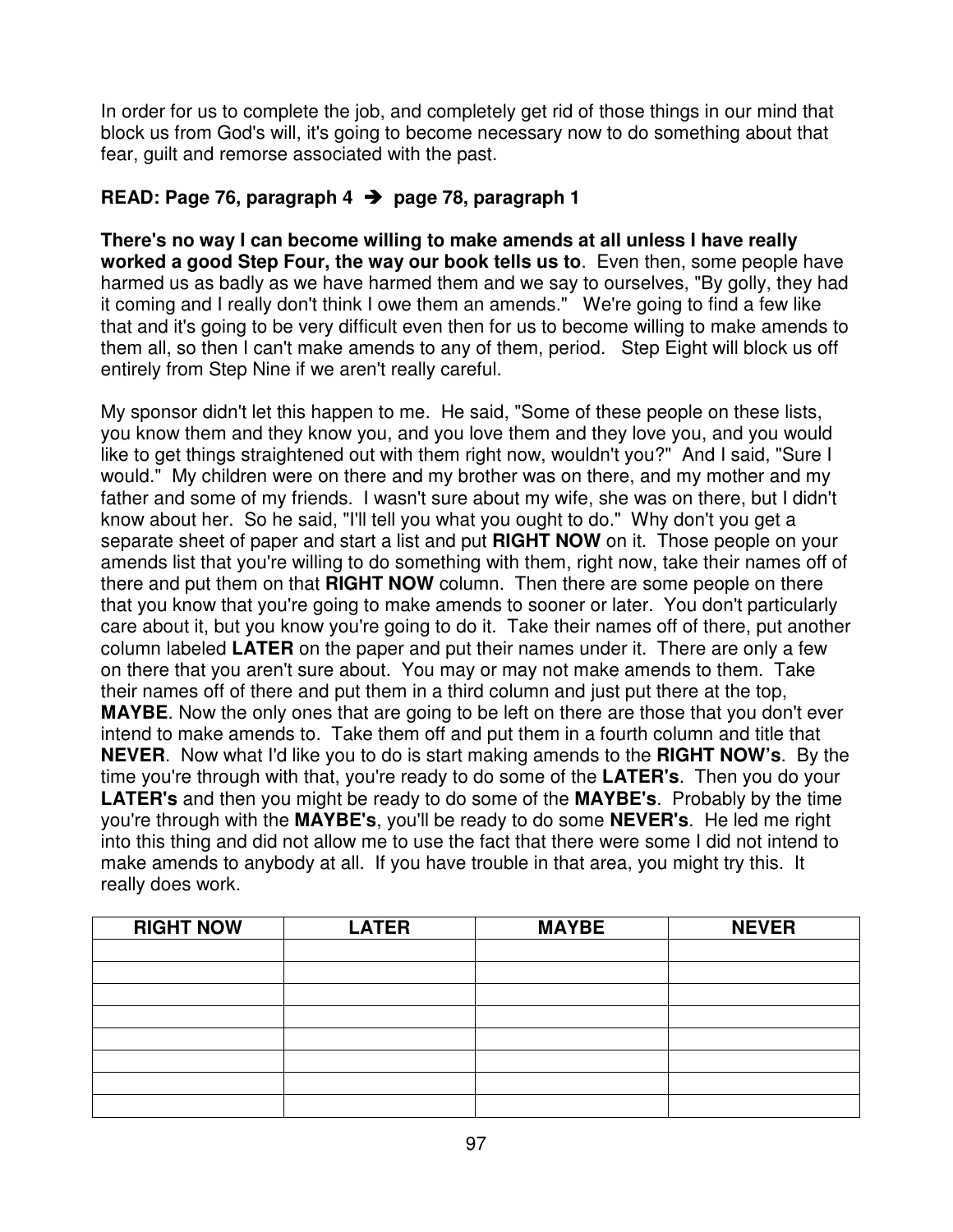#### **READ; Page 78, paragraph 2**

After we have become willing Step Nine very clearly tells us what to do. It tells us the kinds of amends to make. It says we make **DIRECT AMENDS** to such people. It tells us when to make the direct amends: "…**except when to do so would injure them or others"**. The only thing I really need to truly understand is, what does it mean by **"Direct Amends"**, what does it means by, **"wherever possible"**, and what does it mean by, **"except when to do so would injure them or others"**?

We start on Step Nine by looking at what it is talking about when he says **"Made Direct Amends"**. Making direct amends, we're going to look at them two different ways. First, we're going to look at them as direct**; face-to-face**. That is the best way to make an amends. When we make our amends face-to-face, there's no doubt about the result. This thing really does work if we're willing to do what the book tells us to do. Sometimes it's not easy to do those things, but the book continuously reminds us that **self cannot overcome self**, and we may have to **ask for God's help to be willing to be willing to do these things**. I think we will find the benefits far, far outweigh whatever pain we are going to have in doing it.

There are many, many things that can come up in making amends. That's why we have so much in the book on Step Nine. It has paragraphs that deal with just about everything that could come up. Now we're going to talk about **past criminal offenses**, and how we handle those.

#### **READ: Page 78, paragraph 3 page 80, paragraph 4**

Here again, **we considered other people who will be involved**, talked to them, got their okay before he made his amends. Undoubtedly, I need to make some amends to my wife or husband. In fact the only thing I can really do is say, "Look, I know what I was and you know what I was and I really hurt you while I was drinking and I'm truly sorry about that, but I'm trying to live a decent life now and with God's help, I don't intend to do those things anymore." And that's about all I can do with my children too. I tell them that I know what I was and they know what I was and I really hurt them and I'm truly sorry about it, but I'm trying to live a different life and with God's help, I'm going to try to be a decent husband/wife and a decent father/mother from now on. To some of those, these are just about all the amends we can possibly make. We don't have to keep trying to make them for the rest of our lives. **Sometimes we feel so guilty about these things so we keep on trying to make amends forever and go far beyond what we probably should do in the first place**. **This requires very careful consideration**.

#### **READ: Page 80, paragraph 5 page 83, paragraph 1**

There will be some amends that we can never make. Maybe we don't know where these people are. Maybe they are dead or maybe the case would be that it would injure other people. So we have to live with those, but we will not hurt. There is no pain. We know we would do it if we could. If we are willing, this will free us. If we're willing, even if we cannot do it, then there is no guilt or remorse or anything bothering us. That's why we are doing all this, so it doesn't bother us.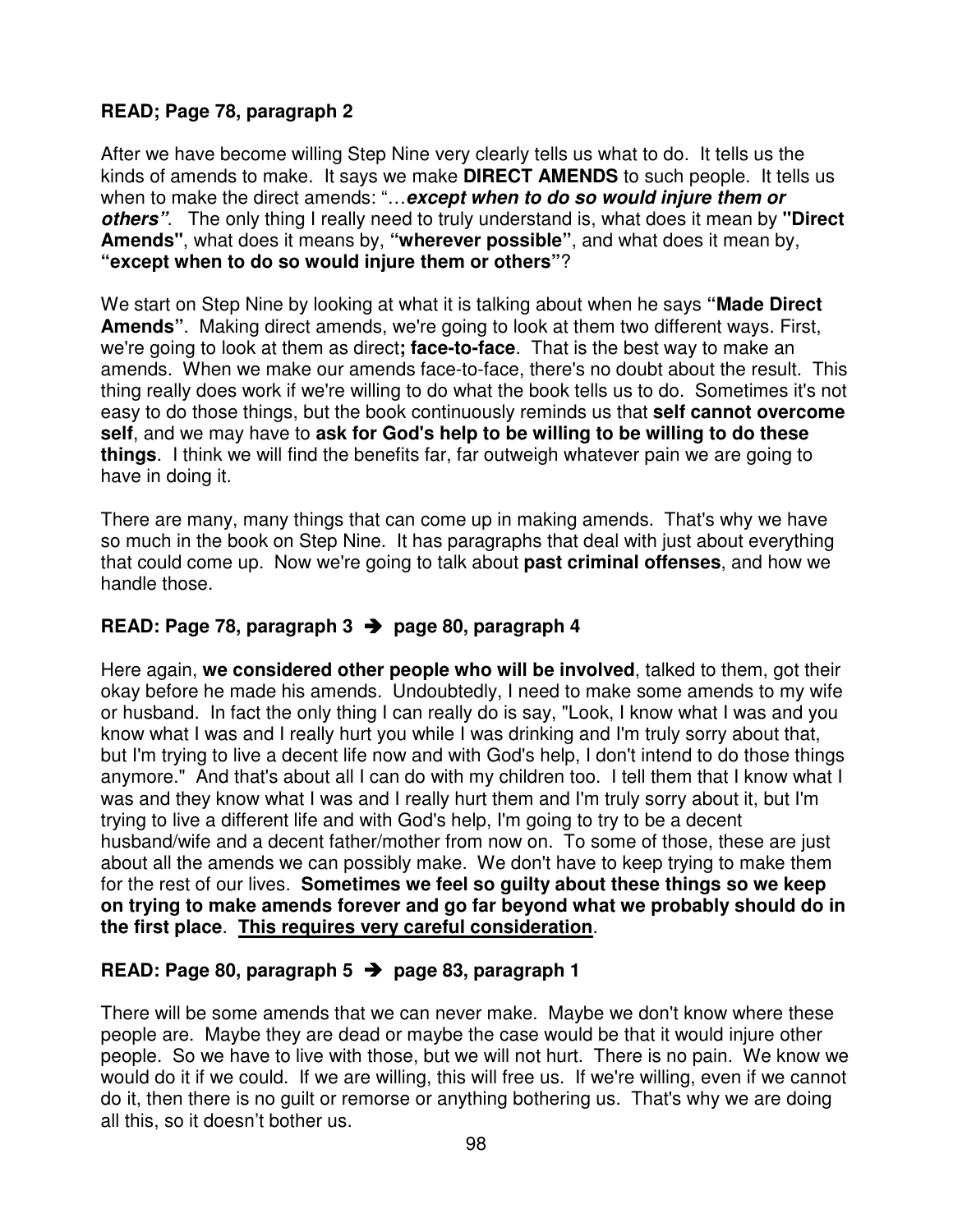A mistake we see a lot of people make in our zeal to have everybody like us, is to expect for everyone to forgive us. Sometimes, they don't accept our amends. We leave there feeling crushed, and then we tend to want to go back again and again and literally force those people to forgive us. We don't need to do that. **As God's people, we stand on our own two feet**. **We make our amends to the best of our ability, and if they don't want to accept our amends we are at peace anyway.** There is nothing we can do about that. All we can do is make our amends.

I think **there's one person we owe an amends to as much as anybody, and that's ourselves**. I'm not about to say that I never hurt anybody with my drinking, because I hurt everybody who came in contact with me when I was drinking. And I'm positive I hurt myself as bad as I ever hurt anybody else. I think **the finest amends that I can possibly make to me is to free myself from the past. The only way I found to do that is by making my amends to other people wherever I possibly could. Through the making of my amends to others, my guilt and my remorse and my fears associated with the past have disappeared**.

#### **READ: Page 83, paragraph 2 page 84, paragraph 1**

Joe McQueeny, in The Big Book Comes Alive Seminar, reads the promises in the following manner and is **the way Alcohol made him feel before it turned against him**:

When I drank alcohol, I would know a new freedom and a new happiness. When I drank alcohol, I would not regret the past, nor wish to shut the door on it. When I drank alcohol, I would comprehend the word serenity and I would know peace. When I drank alcohol, no matter how far down the scale I had gone, I would see how my experience could benefit others.

When I drank alcohol, that feeling of uselessness and self-pity would disappear. When I drank alcohol, I would lose interest in selfish things and gain interest in my fellows. When I drank alcohol, fear of people and of economic insecurity would leave me. When I drank alcohol, I intuitively knew how to handle situations which used to baffle me. When I drank alcohol, I suddenly realized that alcohol is doing for me what I could not do for myself.

My God, no wonder I loved to drink! Alcohol did that for me for many, many, many years. **Alcohol was my friend**. I doubt that I could have lived in normal society growing up without alcohol or some other drug as it did for me exactly what I wanted it to do.

**One day it turned against me**. It began to get me drunk, in trouble and it caused me to do things that I didn't want to do. From that day on, I spent the rest of my drinking career searching for a way to drink and recapture the good feelings.

- **Not knowing that I was alcoholic**.
- **Not knowing that I have a progressive disease**.
- **Not knowing that there was no way to recapture those good feelings**.

I almost destroyed me and everyone in my life.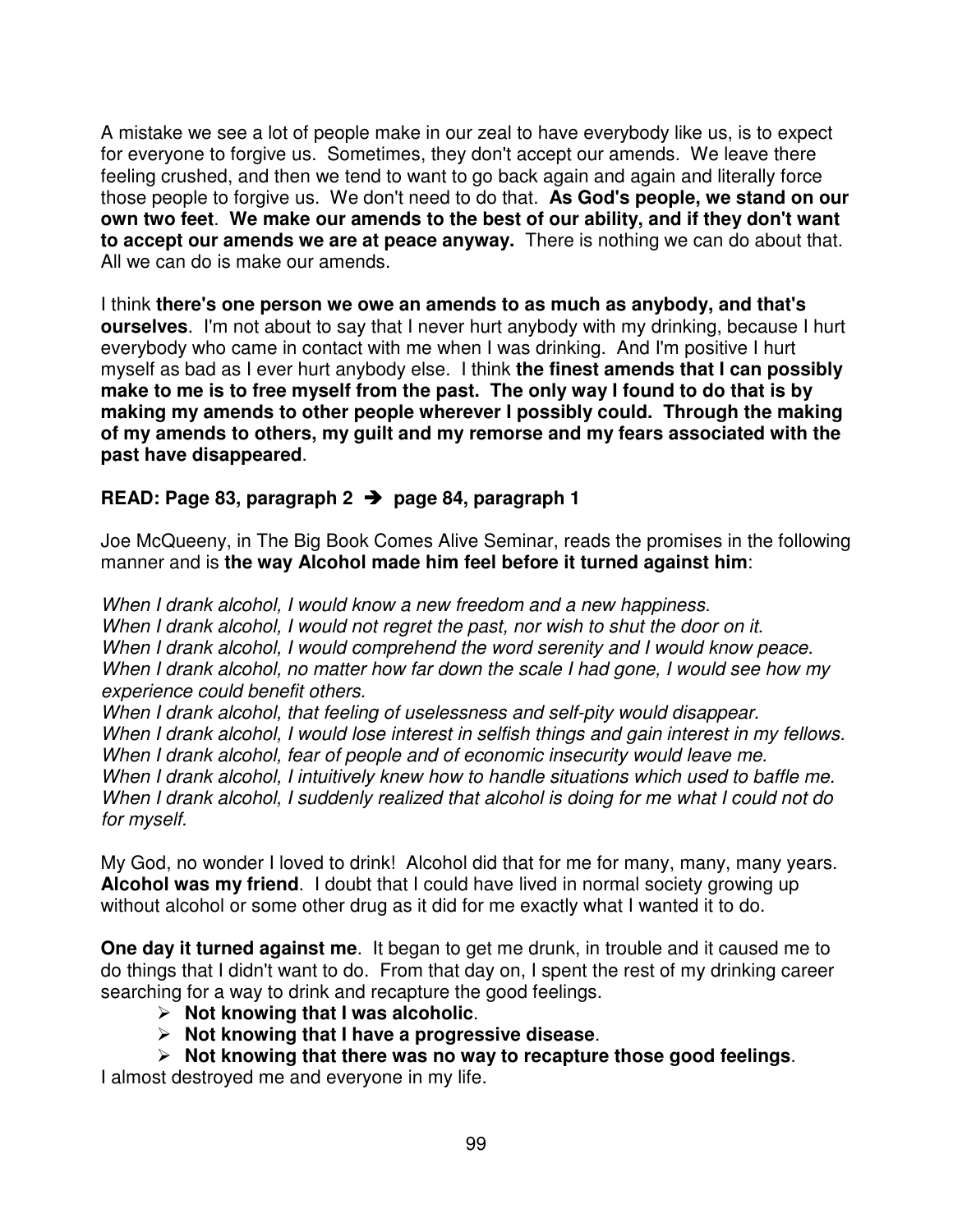**I came to A.A. and you showed me a Big Book and nine Steps**. **I applied them in my life and to my absolute amazement I found that I got all the good things from these first nine Steps that I ever got from alcohol**. Now if I can feel as good from the first nine Steps as I did from drinking alcohol in the beginning, then I most certainly do not need to take a drink in order to change the way that I feel. I think the amazing thing about it is this: **So far, the first nine Steps have never turned against me!** I've never been placed in jail because of the first nine Steps. I've never been drug into a divorce court because of the first nine Steps. I have never vomited from the first nine Steps. You see they have given me all the good that alcohol gave me, but none of the bad. That's why I don't need to drink. Now if I don't want to receive these promises, sooner or later my mind is going to start searching for a sense of ease and comfort. It's going to take me right back to the idea that I've got to drink to change the way that I feel. You see, that's what this is all about.

**Now why did we get The Promises?** We got The Promises because we have fit ourselves back into the design for living that God made us to live in the first place. And when we do that, then we're not in conflict with God. We're not in conflict with our fellow man, and we're not in conflict with ourselves. Then we can have these promises. If you'll notice, every promise in there deals with the mind. None of them deal with the body. Surely if I've had these promises then I have become a different human being. Surely my personality has changed entirely from what it used to be to what it is if I've received these promises.

#### **We have effectively recovered from a hopeless condition of the mind and of the body at the end of Step Nine, if we have received these promises.**

Isn't that great?

I did that, and I received these promises and today I realize that they make me feel exactly the way alcohol used to make me feel in the beginning. They give me all the good things that alcohol ever gave me. So, if I get all the good things in the first nine Steps that alcohol gave me, then I don't have to drink alcohol in order to feel better.

#### **– Once Again –**

**The beautiful thing about the first "nine Steps" is:** 

**They have never turned against me like alcohol did. I've never been drug into a divorce court because of the first nine Steps. I have never vomited ... damned near did a time or two.** 

# **This is the miracle of Alcoholics Anonymous.**

**Through the first Nine Steps we get all the good things alcohol ever gave us. Therefore we don't need to drink to change the way we feel and yet we receive none of the bad things from the first nine Steps that alcohol did to us.** .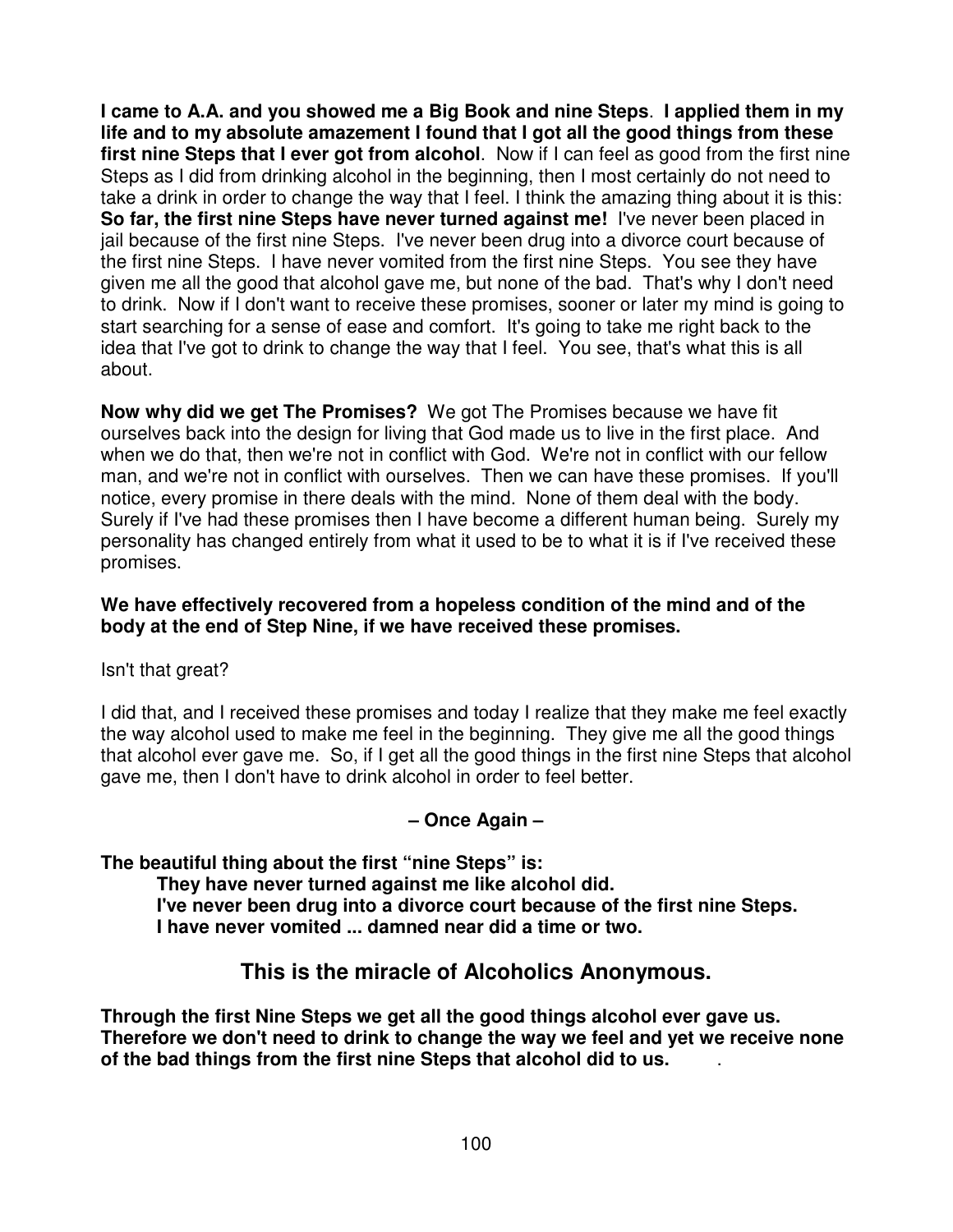# **We have recovered from a seemingly hopeless condition of the mind and body at the end of Step Nine**.

**Every promise in here deals with the mind, not with the body. If you receive these promises in your mind, you have become a different human being.**